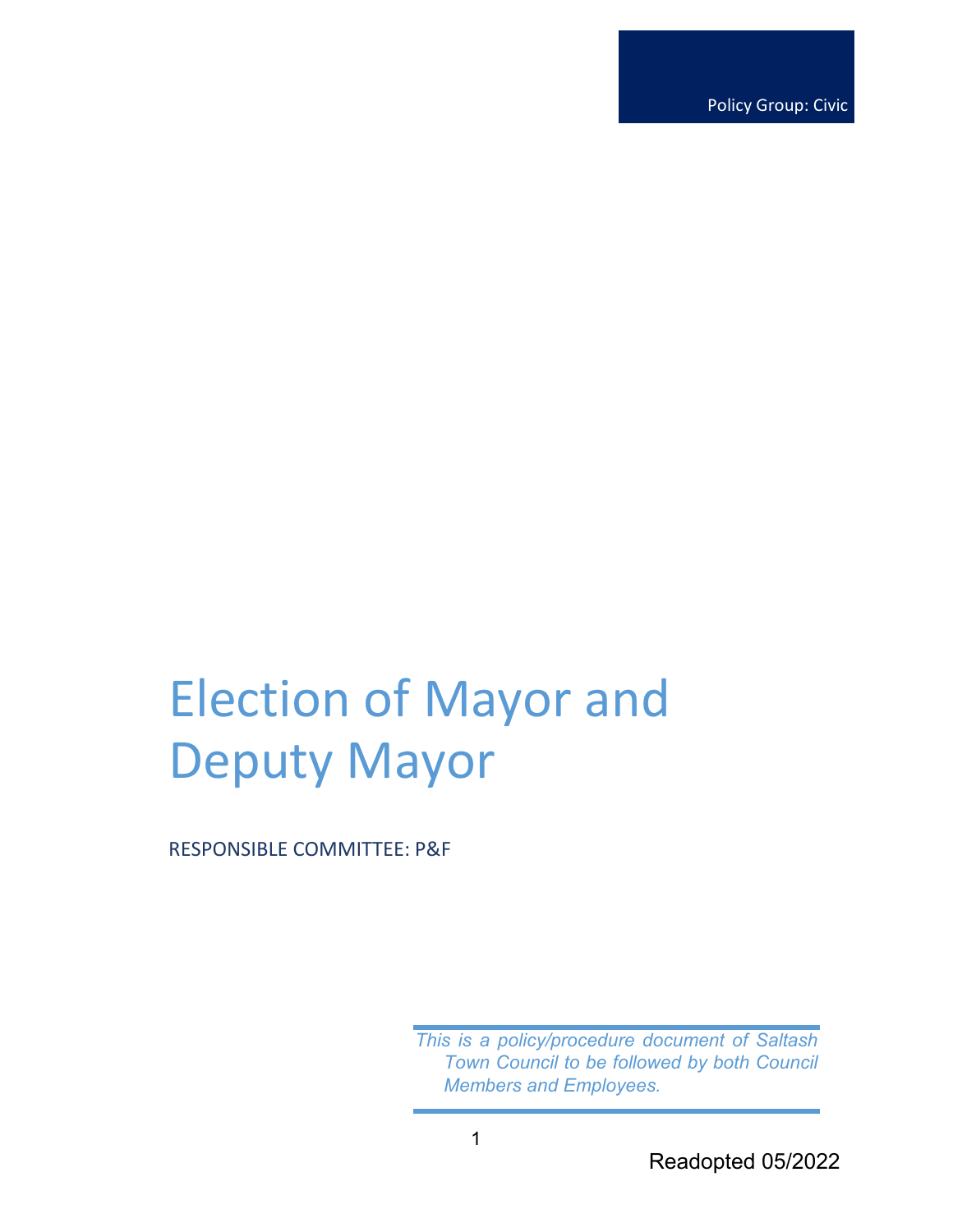| <b>Current Document Status</b>       |                       |                    |               |  |
|--------------------------------------|-----------------------|--------------------|---------------|--|
| <b>Version</b>                       | 2/2022                | <b>Approved by</b> | <b>ATM</b>    |  |
| <b>Date</b>                          | April 2017            | <b>Date</b>        | 05.05.2022    |  |
| <b>Responsible</b><br><b>Officer</b> | <b>AJT</b>            | Minute no.         | 54/22/23e(iv) |  |
| <b>Next review date</b>              | Annual or as required |                    |               |  |

| <b>Version History</b> |                |                      |                                       |  |
|------------------------|----------------|----------------------|---------------------------------------|--|
| <b>Date</b>            | <b>Version</b> | <b>Author/Editor</b> | <b>Notes</b>                          |  |
| 01.12.2016             | 1              | AK                   | Min 351/16/17                         |  |
| Feb 2017               | 2 Draft        | <b>RL/AJT</b>        | Revision<br>Ref P&R Min 134/16/17     |  |
| April 2017             | 2              | <b>AJT</b>           |                                       |  |
| April 2021             | 2/2021         | <b>AJT</b>           | Reviewed for reapproval – new council |  |
| May 2022               | 2/2022         | <b>AJT</b>           | Readopted                             |  |

## **Document Retention Period**

Until superseded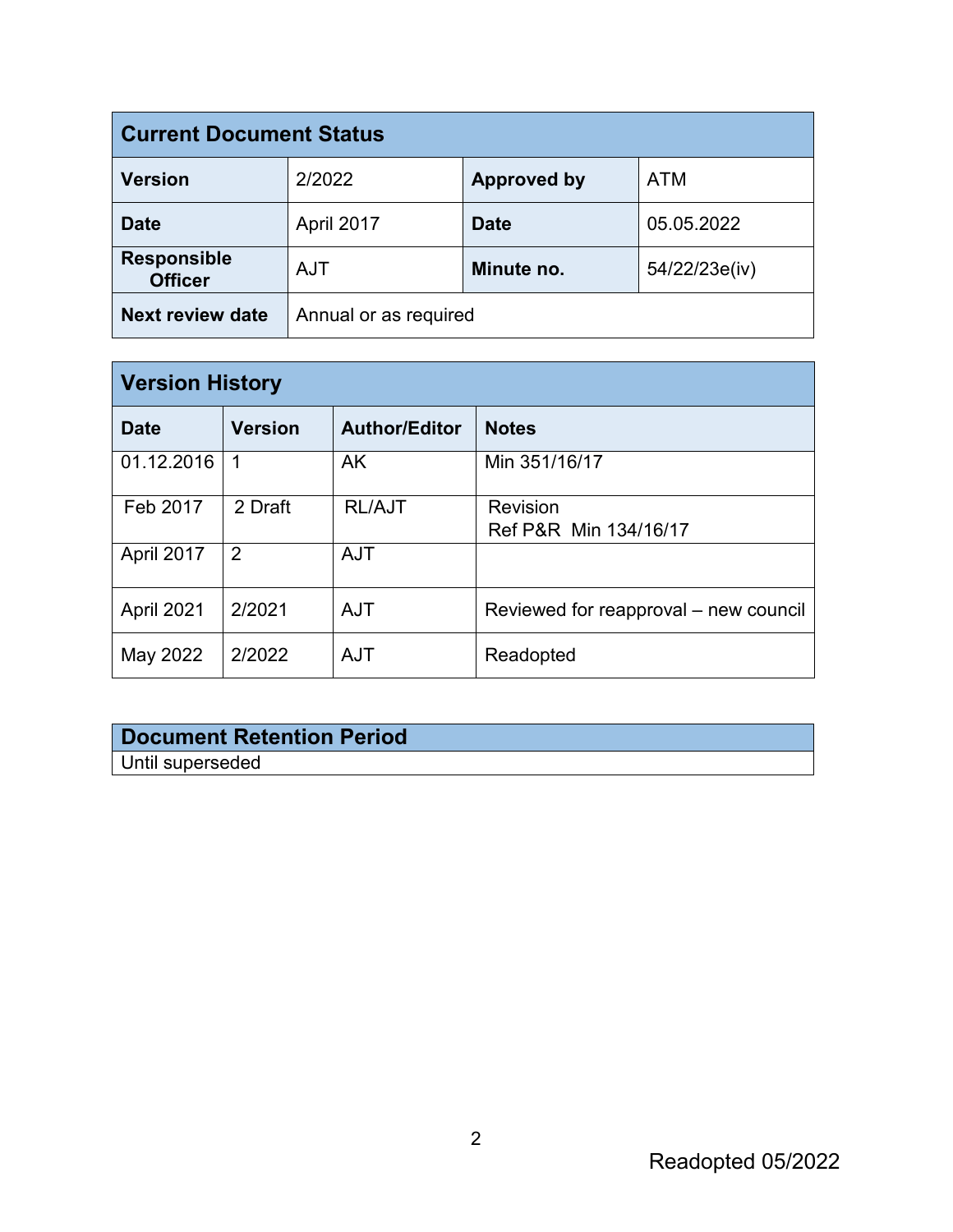## **Saltash Town Council**

## **Policy For The Election Of Mayor And Deputy Mayor**

#### **Background**

The 1972 Local Government Act s 15 (2) requires that the first item of business at the Annual Meeting of the Council is to elect a Chairman for the municipal year.

The current custom and practice at the Town Council is to pre-select the Mayor and Deputy Mayor at the full Council meeting held in February. The election and installation takes places at the Annual Meeting.

This policy sets out a revised process for the nomination of a Mayor Elect and Deputy Mayor Elect, and subsequent installation in both election and non-election years.

#### 1. **NOMINATION AND ELECTION OF MAYOR**

#### a. **In a non-election year**

- i. At the meeting of full council held in March the outgoing Mayor will call for written nominations for the offices of Mayor.
- ii. Nomination will be by written submission, proposed and seconded by two members of the Council and counter signed by the nominee. The Town Clerk will make a standard nomination form available, although its use is not compulsory provided the requisite information is supplied. Electronic signatures will be accepted.
- iii. Completed nominations must be submitted to the Town Clerk within 7 days of the issue of the call for nominations.
- iv. A special meeting of the Council will be held within 28 days of the issue of the call for nomination where the only items of business are to elect the Mayor Elect and Deputy Mayor-Elect.
- v. At least 48 hours prior to the special meeting of the Council the Clerk shall circulate the names of the nominated candidates to all councillors.
- vi. Prior to the vote for each election:
	- i. The proposer of each candidate shall be allowed to speak for up to three minutes, in alphabetical order of candidate surname.
	- ii. Each candidate shall be allowed to speak for up to three minutes, in alphabetical order of candidate surname.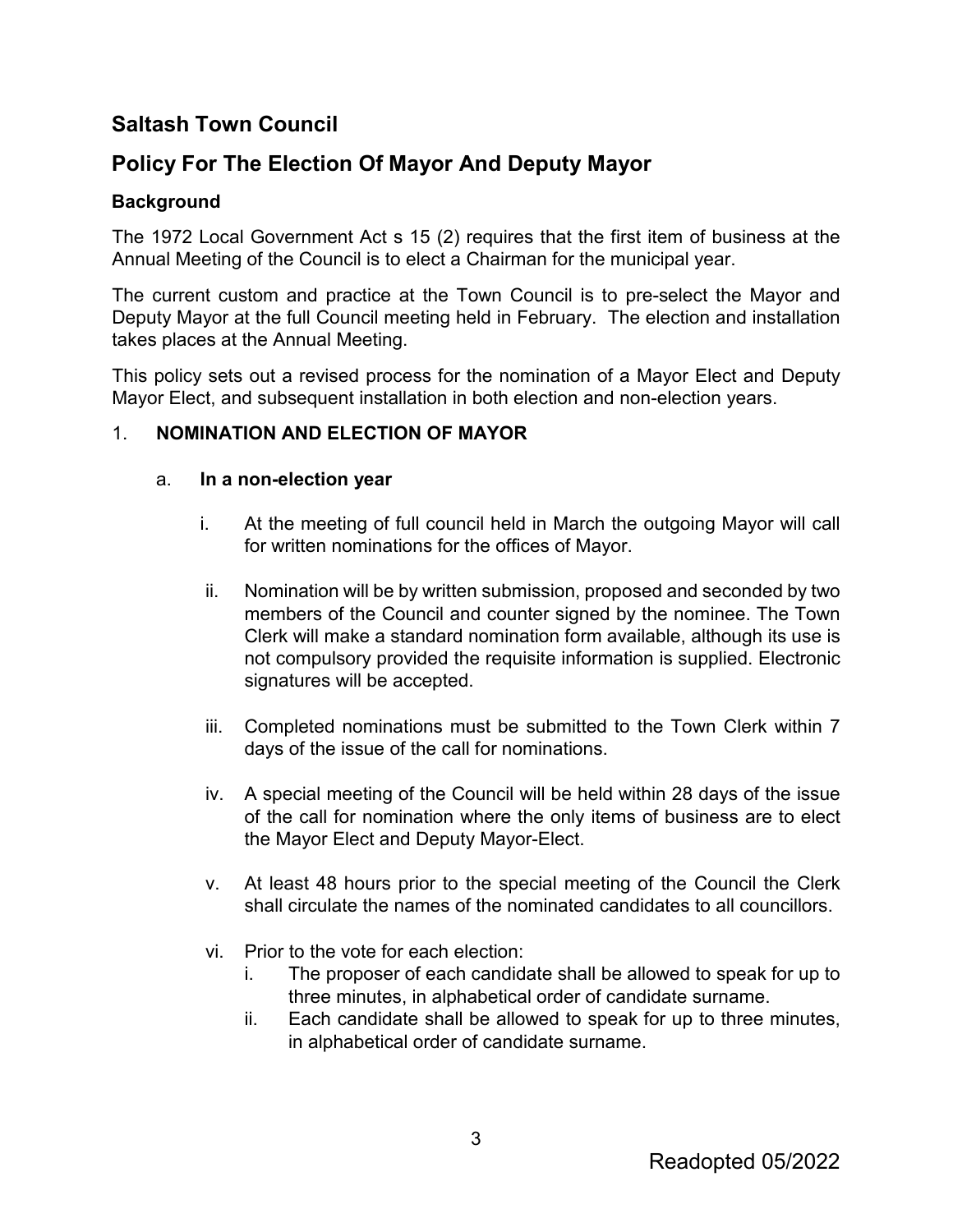- vii. Where there is only one candidate for a post, a recorded vote shall be taken which will be by a show of hands as to whether to elect or not elect the nominated candidate.
- viii. If the nominated candidate is not elected then the council will agree arrangements for a re-opening of nominations, allowing at least 48 hours for candidates to be nominated in accordance with point 1a(ii) above.
- ix. Where there is more than one candidate for the post, the election will be carried out by recorded vote which will be by a show of hands.
- x. Where there are more than two candidates, the successful candidate must achieve a clear majority\* (excluding abstentions). Where there is no clear majority, the candidate achieving the lowest number of votes will withdraw and a second ballot held. This process will continue until there is a clear majority.
- xi. The candidate achieving the clear majority will be nominated as Mayor at the Annual Meeting of the Council held in May.
- xii. A tie in votes may be settled by the casting vote of the Chairman of the meeting.
- xiii. The election of the Mayor shall be the first item of business at the Annual Meeting of Saltash Town Council in May by a recorded vote.

The successful candidate will immediately sign a Declaration of Acceptance of Office and take the chair for the remainder of the meeting.

#### *Advisory note:*

*All councillors present are permitted to vote for the election of Mayor or Deputy Mayor, including the chair of the meeting and those standing for office. It is advised that candidates exercise their right to vote once unless they have agreed not to do so in advance with the other candidates.* 

\_\_\_\_\_\_\_\_\_\_\_\_\_\_\_\_\_\_\_\_\_\_\_\_\_\_\_\_\_\_\_\_\_\_\_\_\_\_\_\_\_\_\_\_\_\_\_\_\_\_\_\_\_\_\_\_\_\_\_\_\_\_\_\_

\* *The definition of a majority vote is more than half of the votes cast. Abstentions are excluded in calculating a majority vote.*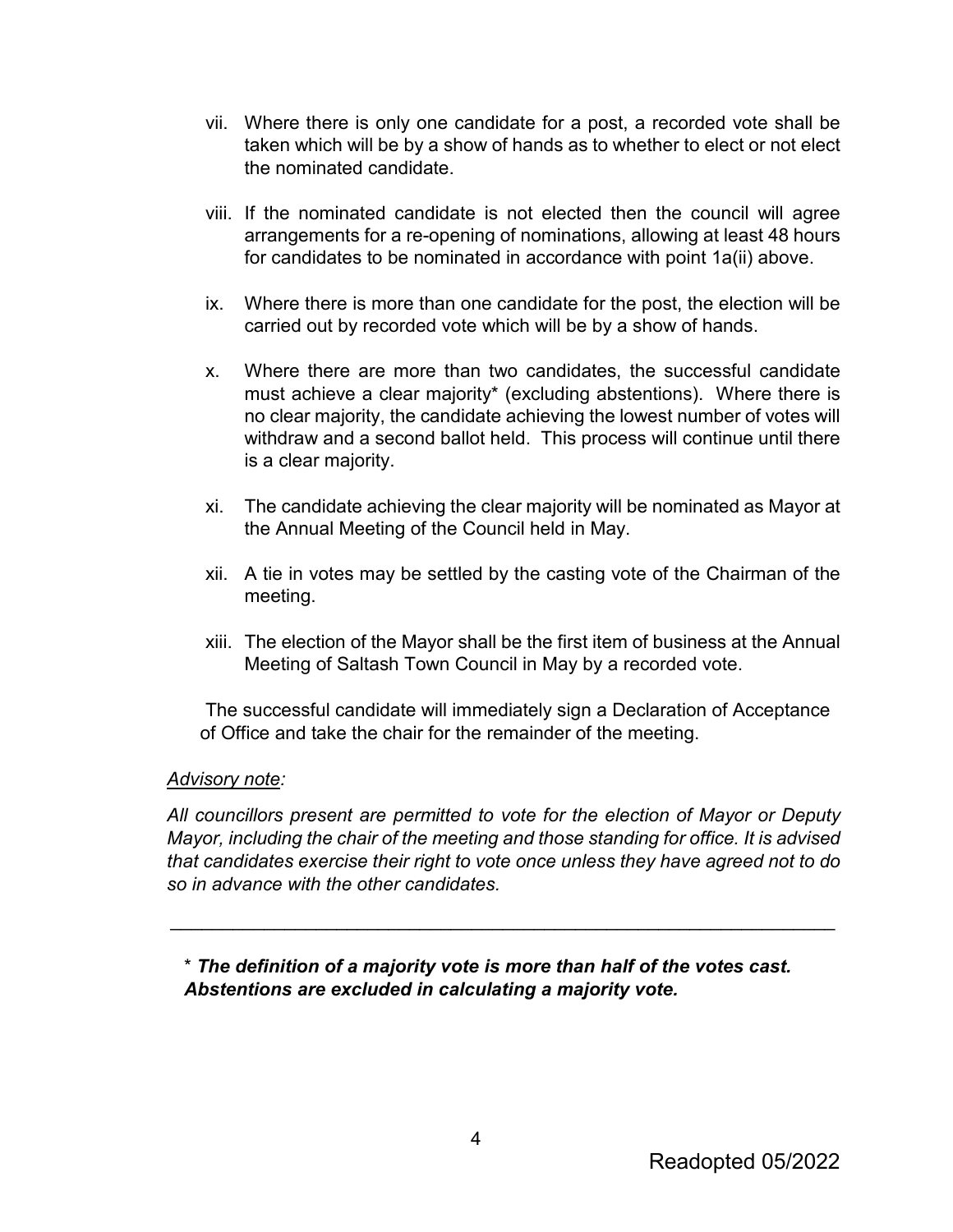#### b. **In an election year (where the Annual Meeting must be held within 14 days of the election)**

- i. As soon as possible, and in any case by the end of the fourth day after the elections, the Clerk will issue a call for written nominations for the office of Mayor to all councillors to allow sufficient time for the Annual Meeting of the Council to be held within 14 days.
- ii. Nomination will be by written submission, proposed and seconded by two members of the Council and counter signed by the nominee. The Town Clerk will make a standard nomination form available, although its use is not compulsory provided the requisite information is supplied. Electronic signatures will be accepted.
- iii. Completed nominations must be submitted to the Town Clerk by the end of the sixth day after the election.
- iv. As soon as possible, and in any case at least 24 hours prior to the Annual Meeting of the Council the Clerk shall circulate the names of the nominated candidates to all councillors.
- v. The Annual Meeting of the Council will be held no later than fourteen days after the election where the first item of business will be the election of the Mayor by a recorded vote.
- vi. Prior to the vote for each election:
	- i. The proposer of each candidate shall be allowed to speak for up to three minutes, in alphabetical order of candidate surname.
	- ii. Each candidate shall be allowed to speak for up to three minutes, in alphabetical order of candidate surname.
- vii. Where there is only one candidate for a post, a recorded vote shall be taken which will be by a show of hands as to whether to elect or not elect the nominated candidate.
- viii. If the nominated candidate is not elected then the council will agree arrangements for a re-opening of nominations, allowing at least 48 hours for candidates to be nominated in accordance with point 1b(ii) above but still allowing for the Annual Meeting of the Council to be held within 14 days of the election.
- ix. Where there is more than one candidate for the post, the election will be carried out by recorded vote which will be by a show of hands.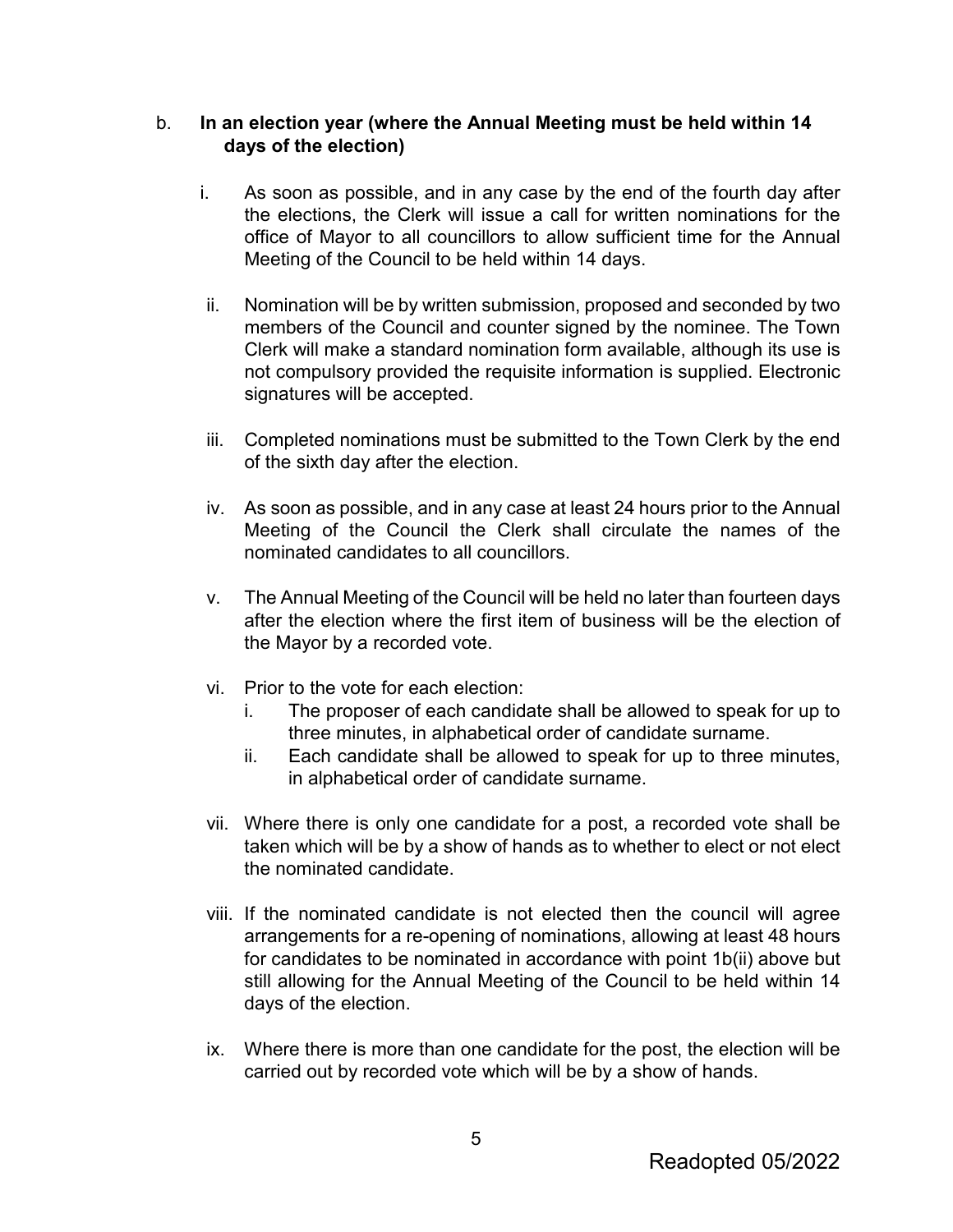- x. Where there are more than two candidates, the successful candidate must achieve a clear majority (excluding abstentions). Where there is no clear majority, the candidate achieving the lowest number of votes will withdraw and a second ballot will be held. This process will continue until there is a clear majority.
- xi. A tie in votes will be settled by the casting vote of the Chairman of the meeting.
- xii. The successful candidate will immediately sign a Declaration of Acceptance of Office and take the chair for the remainder of the meeting.

#### *Advisory notes:*

*A. If the retiring chairman is present in the council chamber, then they must take the chair at the start of the Annual Meeting of the Council.* 

*If they have been elected as a councillor for the new council, then in the election of the new chairman:* 

- *They have an original vote but are not under a duty to cast it*
- *If there is an equality of votes the chairman has a casting vote which they must use to break the deadlock; and*
- *There is no legal requirement that a chairman should use either their original or casting vote in any particular way. There is no legal prohibition against a chairman using either their original or casting vote in their own favour.*

*If the retiring councillor has not been elected as a councillor for the new council then they must preside the meeting until the election of the new chairman is completed, and their successor appointed. The retiring chairman's duties include noting the members present/absent, receiving nominations and counting votes in the election of the new chairman but* 

- *They do not have an original vote; and*
- *If there is an equality of votes then they have a casting vote which they must use in order to break the deadlock.*
- *B. If the retiring chairman is not present the retiring Deputy Mayor will take the chair for the election of the chairman. If neither is present those councillors in attendance will vote for the councillor to take the chair for the election of the chairman.*
- *C. All councillors present are permitted to vote for the election of Mayor or Deputy Mayor, including the chair of the meeting (see advisory note 1 above) and*